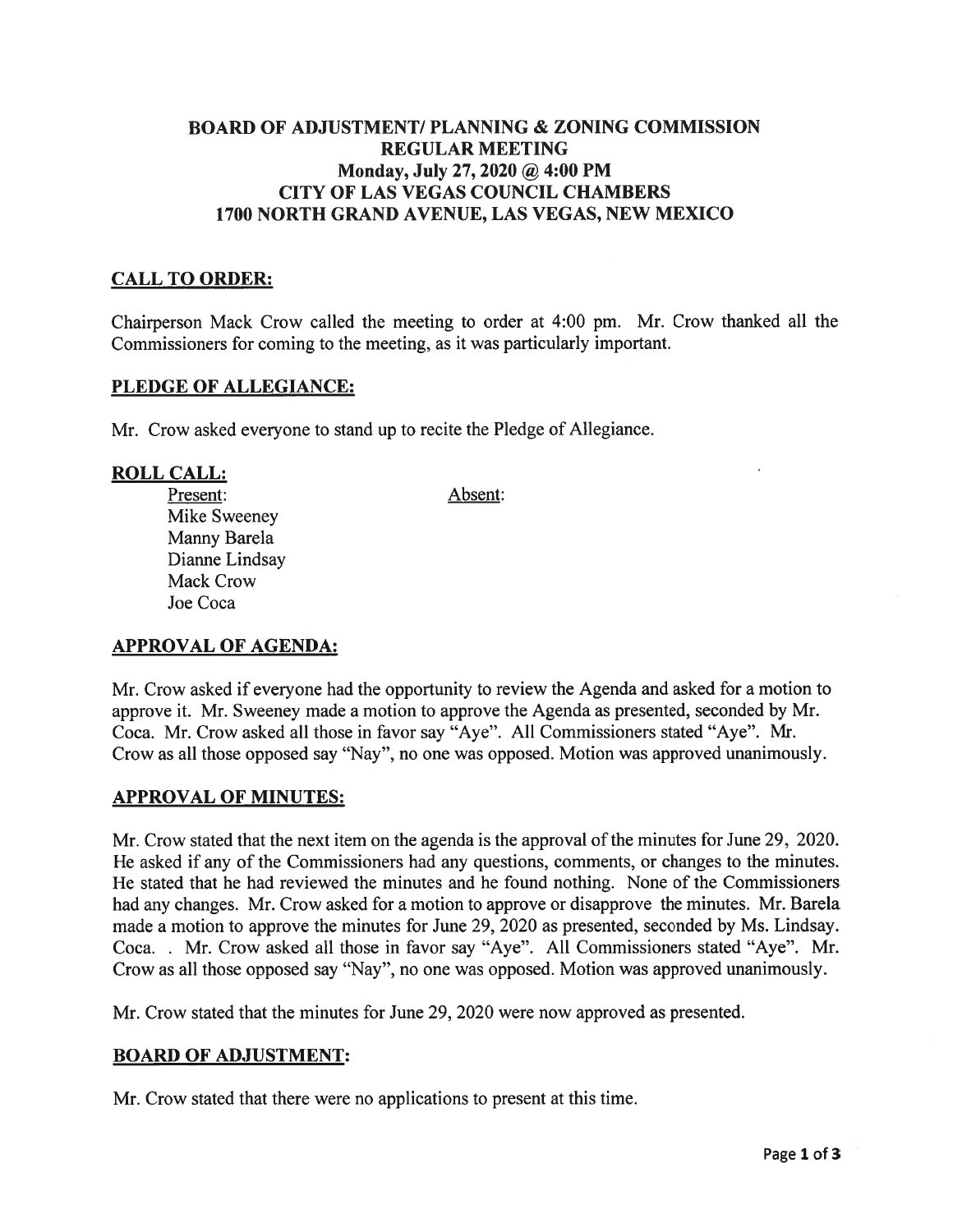# PLANNING AND ZONING:

Mr. Crow stated that Item #1 on the Agenda is an Application submitted by Mr. Richard Peek for <sup>a</sup> Zone Change from <sup>a</sup> C-3 (General Commercial Zone) to an R- <sup>1</sup> (Single Family Residential Zone) for property located at 45-A Mountain View Drive, Las Vegas, NM 87701. We are tasked with making <sup>a</sup> recommendation to City Council for approva<sup>l</sup> or disapproval of the application.

Mr. Crow asked everyone that was going to speak on this item on the agenda to stand up and be sworn in. All were sworn in.

Mr. Crow again asked the Commissioners if they had any questions, comments, or discussion of Mr. Peek's application.

Mr. Crow stated that he had one question. He asked Maria if she had posted the signs and send out the notices as required.

Maria Perea responded that yes, she did pos<sup>t</sup> on the property and all notices were mailed out on time.

Mr. Crow asked if there was any calls or comments on the project.

Maria Perea responded that she received no <sup>p</sup>hone calls or letters for or against the project. She also stated that there was no opposition when it went from <sup>a</sup> Residential to <sup>a</sup> Commercial the last time.

Mr. Crow asked if staff had any recommendations on the project.

Maria Perea stated that she would recommend approval as the building has been vacant for some time. What Mr. Peek wants to do is convert a portion of the building into a single-family residence and leave the rest of the building as a garage to work on his projects. Maria stated that the building is big enoug<sup>h</sup> to accommodate both. She stated that Mr. Peek could spea<sup>k</sup> more on what he is planning to do with the building.

Mr. Barela stated that he agreed with the recommendation. He also stated that he spoke with Mr. Peek before the meeting and he thinks it is <sup>a</sup> good idea, so the building will not be vacant.

Ms. Lindsay welcomed Mr. Peek to New Mexico and to Las Vegas and stated that she also thought it was <sup>a</sup> good idea.

Mr. Coca stated that he also spoke with Mr. Peek before the meeting and his one concern was the blocking of the street on Mountain View. He stated that Mr. Peek advised him that it was not an issue. He also recommended approval of the project.

Maria Perea stated that on the blocking of the street, the issue was resolved with the Fire Department some time ago. She has not received all the documentation regarding the issue, but she will be getting it before the next meeting. Maria explained the issue and where the easements were in the area.